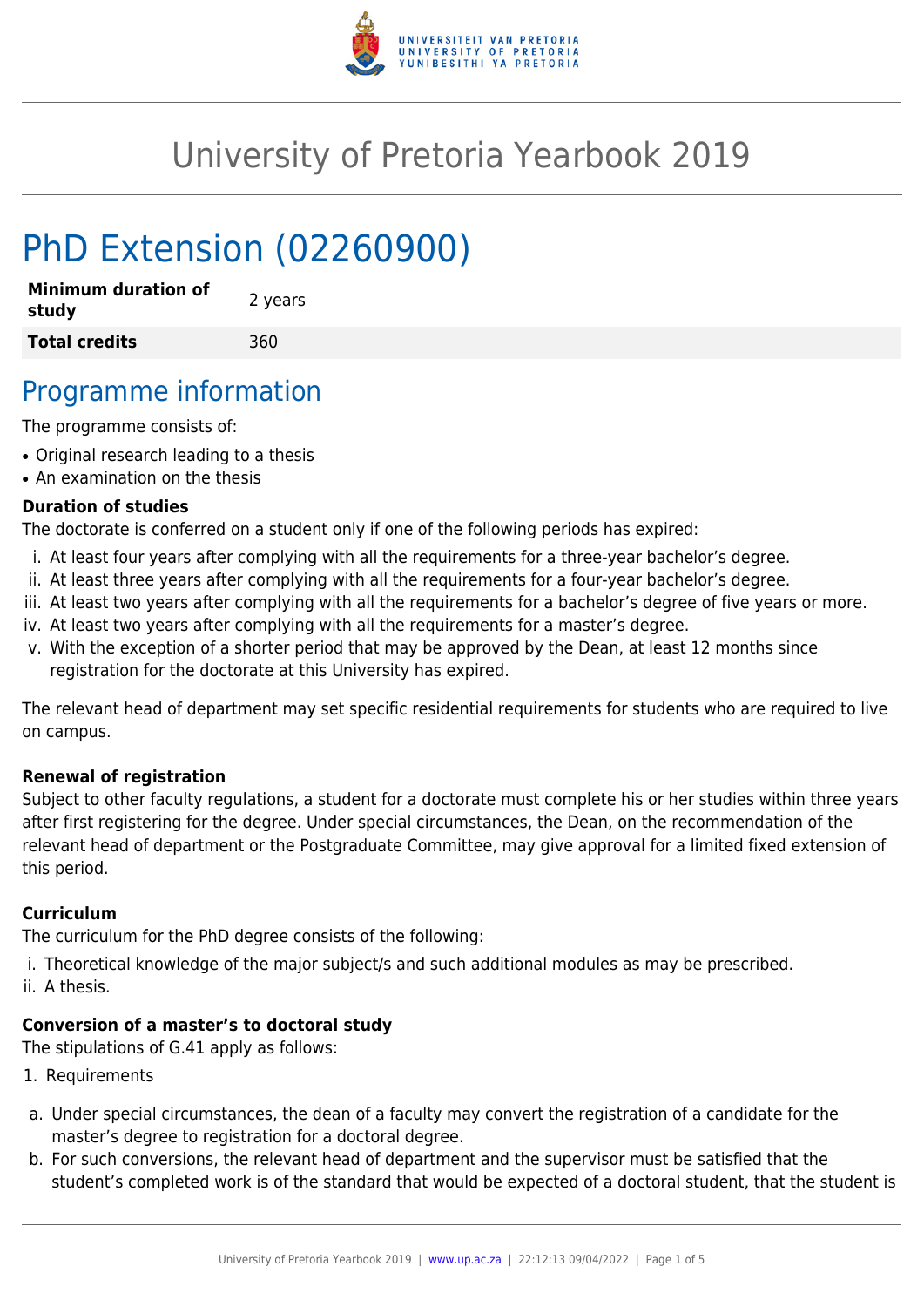

capable of completing a doctoral degree, and that the project is of appropriate standard and scope to constitute a doctoral study.

- c. For such conversions, the relevant head of department and the supervisor must be satisfied that the student has demonstrated that he or she has the potential to fulfil the requirements of a doctoral degree without having completed a master's degree.
- 2. Process
- a. Application for conversion may be submitted at any time during the course of study for the master's degree.
- b. The application for the conversion must include the following documentation:
- i. A detailed progress report by the candidate of the work completed for the master's project. The report must provide proof that the results obtained thus far are of such a standard and scientific significance that they justify conversion to a doctoral project. The report should include details of presentations made at conferences and of material that has been submitted for publication and/or published.
- ii. A detailed proposal for the intended doctoral project, written by the candidate, including the objectives of the project.
- iii. A recommendation by the supervisor with specific comments on the ability of the applicant as a potential doctoral candidate as well as the feasibility of the conversion, especially with regard to the information provided by the candidate in his/her reports (items (i) and (ii)).
- iv. A recommendation by the relevant head of department, if he or she is not the supervisor, in which the ability of the candidate as a potential doctoral candidate is confirmed.
- v. If the Dean considers it advisable for the faculty, the candidate may be required to present a seminar to the department in support of the application. In this case, the relevant head of department should include a report on this in his or her recommendation.
- c. The application of the candidate, together with the reports and recommendations, is submitted for consideration to the Dean, (who may delegate to the Chairperson of the Faculty Postgraduate Committee) for approval. The decision should be submitted to the Faculty Board for approval.

#### **General**

Candidates are required to familiarise themselves with the General Regulations regarding the maximum duration of study and the requirements to submit an article/s for publication.

## Admission requirements

- In addition to the requirements of the General Regulations, the MSc, MScAgric, MInstAgrar or other appropriate degree is a prerequisite for admission to PhD studies. Additional requirements and conditions can be specified by the Dean on the recommendation of the head of department and the supervisor.
- Admission is additionally dependent on availability of supervisor/s and/or projects within the department.

# Examinations and pass requirements

- i. Consult the General Regulations that apply to the calculation of marks.
- ii. In order to obtain the PhD degree the candidate must:
- pass the examinations and the prescribed modules, as determined in the study programme;
- pass the thesis; and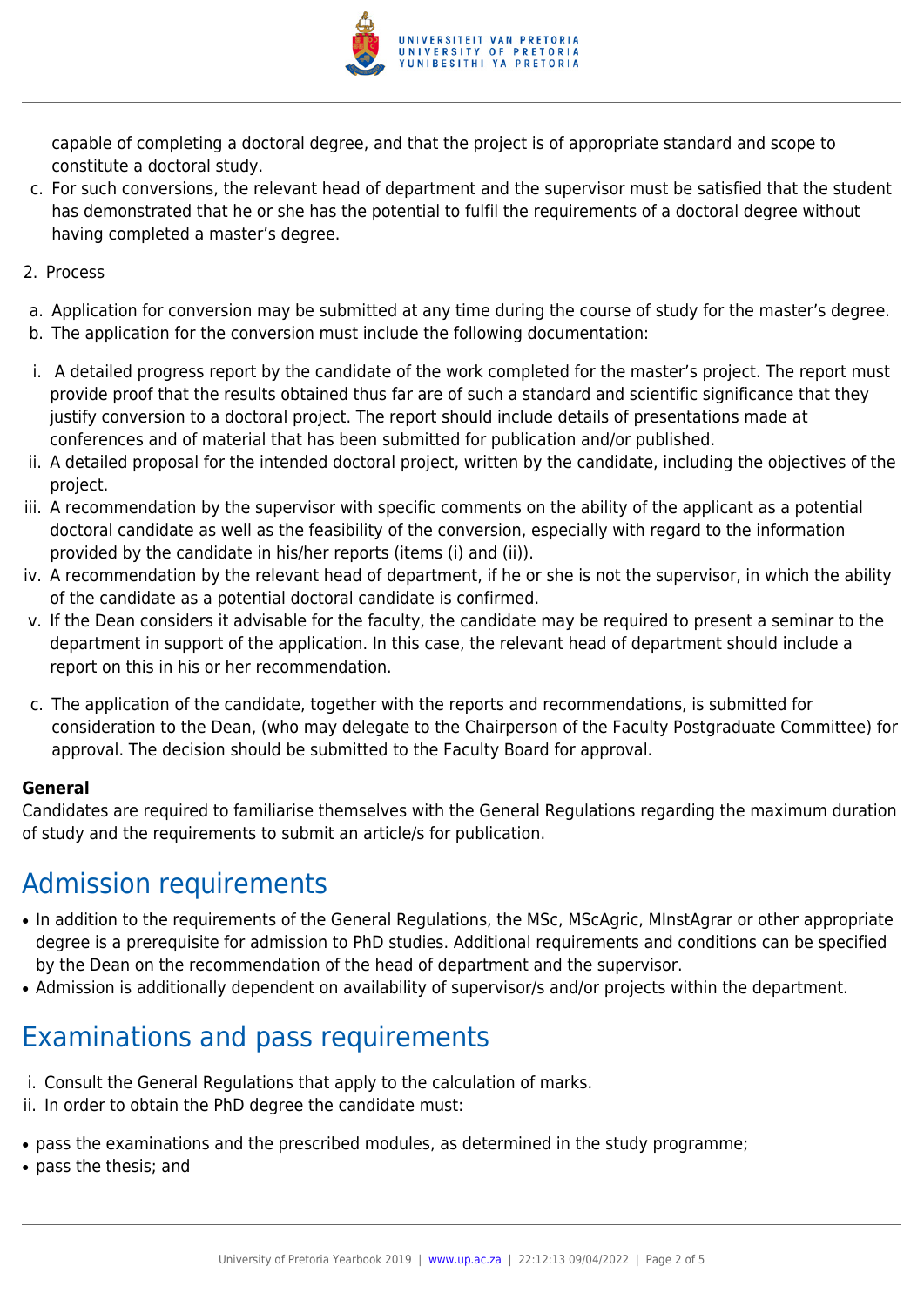

● pass the final examination on the thesis and general subject knowledge.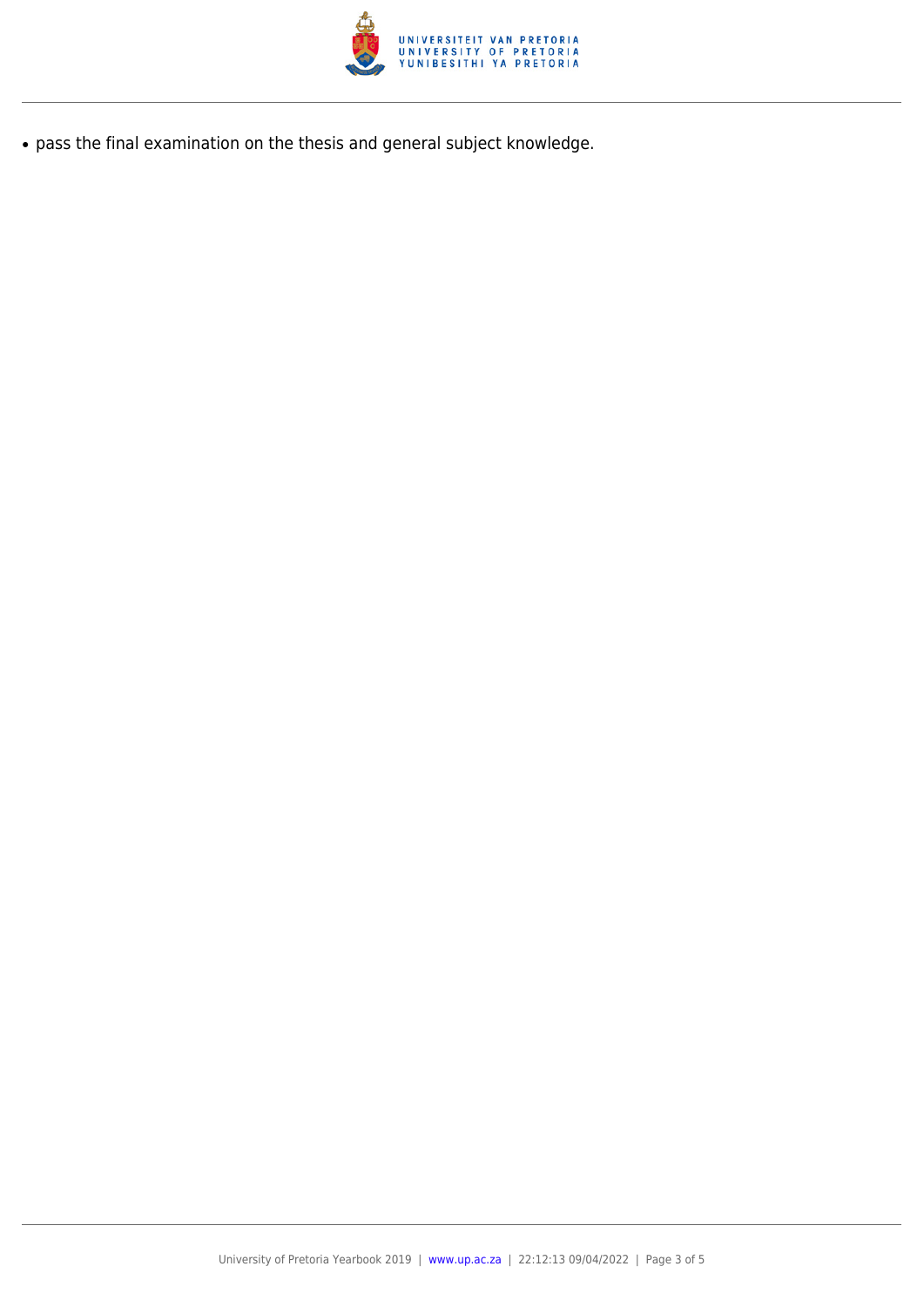

## Curriculum: Year 1

**Minimum credits: 360**

### **Core modules**

[Thesis: Extension 990](https://www.up.ac.za/faculty-of-education/yearbooks/2019/modules/view/AGV 990) (AGV 990) - Credits: 360.00